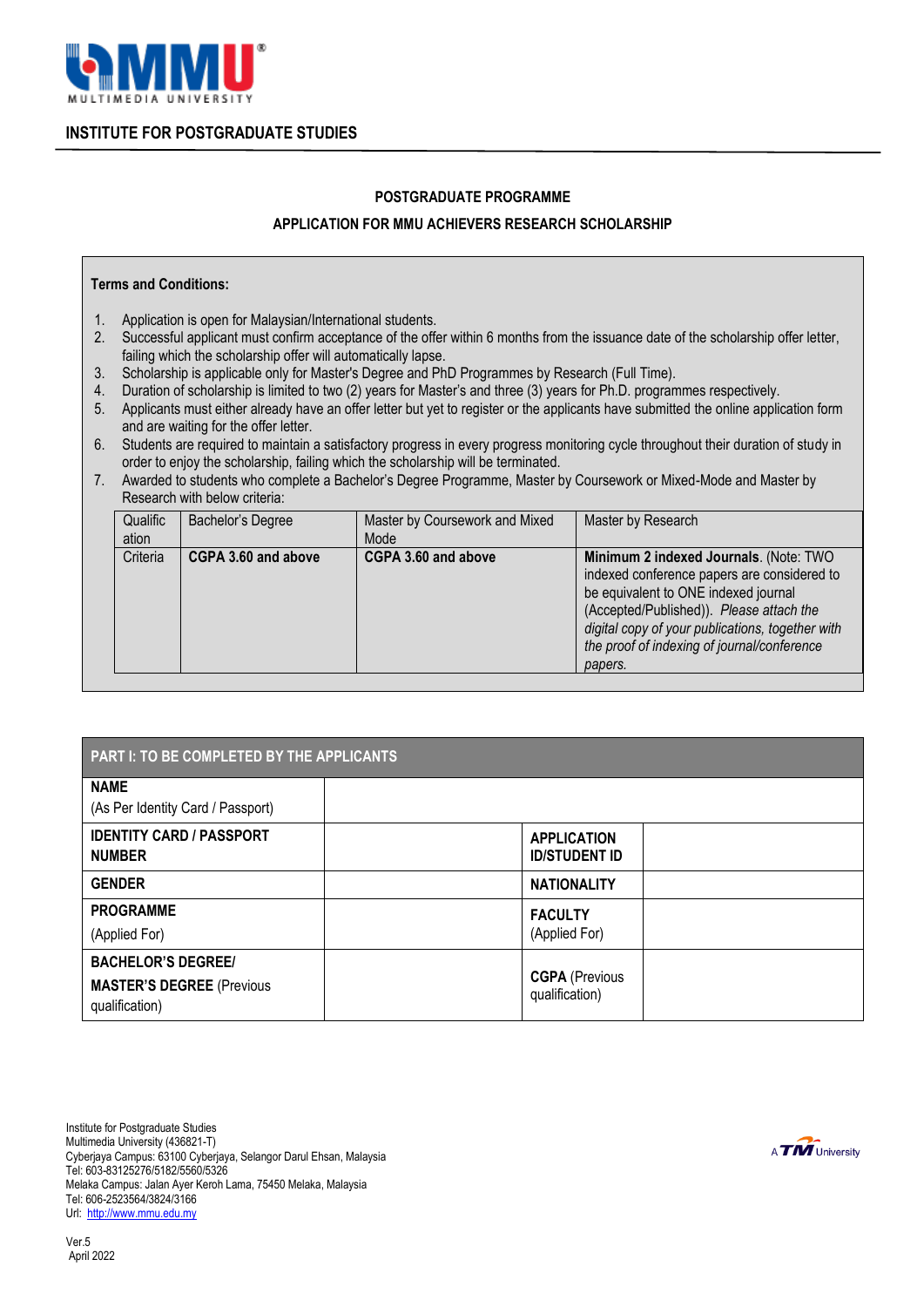

# **INSTITUTE FOR POSTGRADUATE STUDIES**

| No.             | <b>Publication Title</b> |                                                                                                                                                                                                                                                                                   | Journal/Conference | Indexed (WoS/ Scopus)* |
|-----------------|--------------------------|-----------------------------------------------------------------------------------------------------------------------------------------------------------------------------------------------------------------------------------------------------------------------------------|--------------------|------------------------|
|                 |                          |                                                                                                                                                                                                                                                                                   |                    | Yes / No               |
|                 |                          |                                                                                                                                                                                                                                                                                   |                    | Yes / No               |
|                 |                          |                                                                                                                                                                                                                                                                                   |                    | Yes / No               |
|                 |                          | * Please attach a copy of your publications, together with the proof of indexing. The proof of indexed publication can be obtained from:<br>1. Scimago Journal & Country Rank: https://www.scimagojr.com/index.php<br>2. Web of Science: https://mjl.clarivate.com/search-results |                    |                        |
|                 |                          | I declare that all information provided are accurate.                                                                                                                                                                                                                             |                    |                        |
|                 | Applicant's Signature    | Date                                                                                                                                                                                                                                                                              |                    |                        |
|                 |                          | PART II: FOR INSTITUTE FOR POSTGRADUATE STUDIES USE                                                                                                                                                                                                                               |                    |                        |
|                 |                          | APPROVAL BY DEAN OF INSTITUTE FOR POSTGRADUATE STUDIES                                                                                                                                                                                                                            |                    |                        |
| <b>Decision</b> |                          | <b>APPROVED</b>                                                                                                                                                                                                                                                                   |                    | <b>NOT APPROVED</b>    |
|                 | <b>Duration of award</b> |                                                                                                                                                                                                                                                                                   |                    |                        |
|                 |                          |                                                                                                                                                                                                                                                                                   |                    |                        |
|                 |                          |                                                                                                                                                                                                                                                                                   |                    |                        |
|                 |                          |                                                                                                                                                                                                                                                                                   |                    |                        |
|                 |                          |                                                                                                                                                                                                                                                                                   |                    |                        |
|                 |                          |                                                                                                                                                                                                                                                                                   |                    |                        |
|                 |                          |                                                                                                                                                                                                                                                                                   |                    |                        |
| Remarks:        |                          |                                                                                                                                                                                                                                                                                   |                    |                        |

Institute for Postgraduate Studies Multimedia University (436821-T) Cyberjaya Campus: 63100 Cyberjaya, Selangor Darul Ehsan, Malaysia Tel: 603-83125276/5182/5560/5326 Melaka Campus: Jalan Ayer Keroh Lama, 75450 Melaka, Malaysia Tel: 606-2523564/3824/3166 Url: [http://www.mmu.edu.my](http://www.mmu.edu.my/)